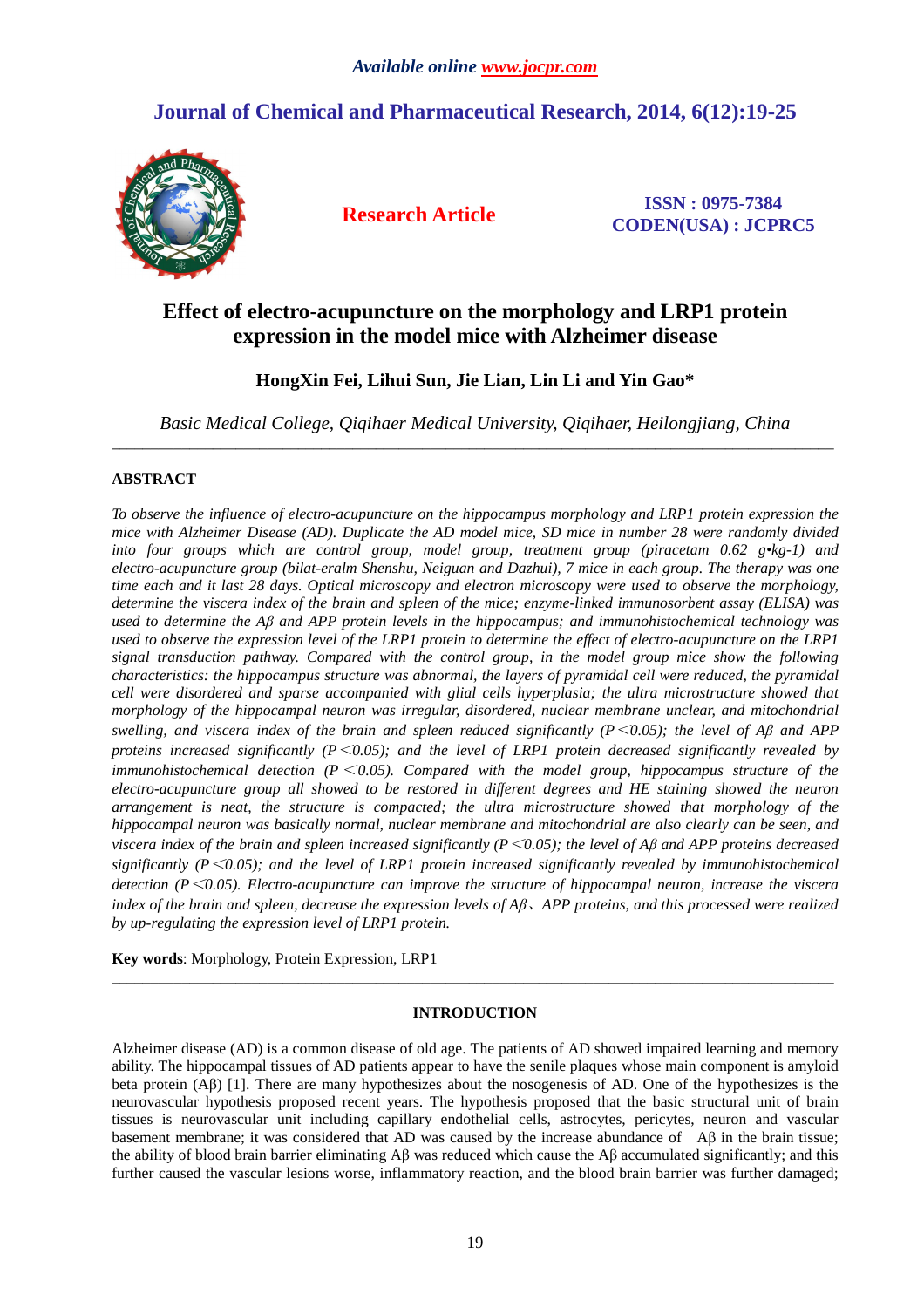meanwhile, the expression of related proteins on blood brain barrier were changed [2]. The production and clearance of  $\overrightarrow{AB}$  is a kind of dynamic equilibrium, if the clearance of  $\overrightarrow{AB}$  was reduced or the production of  $\overrightarrow{AB}$  was increased, the Aβ protein will be greatly accumulated. Aβ was produced from the precursor protein APP which can be processed by the α, β, γ secretase to produce  $\mathsf{A}\beta_{1-40}$  and  $\mathsf{A}\beta_{1-42}$ ,  $\mathsf{A}\beta_{1-42}$  has stronger neurotoxicity than  $\mathsf{A}\beta_{1-40}[3]$ . The clearance of Aβ is mainly depend on a pair of transporter existed on the blood brain barrier, which include advanced glycation end products receptor (RAGE) and low density lipoprotein related protein receptor 1 (LRP1) [4]. LRP1/RAGE receptor system plays important roles in the clearance of  $\mathsf{A}\beta$  on the blood brain barrier [5]. During the process of Aβ clearance, Aβ firstly binds to the ligand of LRP1 such as apolipoprotein J (ApoJ), apolipoprotein E  $(ApoE)$  and  $a_2$ -macroglobulin complex formation which was recognized by the LRP1 of vascular endothelial cells to export the soluble Aβ protein from the brain [6,7]. The research indicated that electro-acupuncture have a therapeutic effect on AD, by bilat-eralm Shenshu, Neiguan and Dazhui can improve the learning, memory and activity of rats [8]. Based on these results, this study take advantage of electro-acupuncture to interment on mice with AD, to further study the relations of AD and LRP1 signal transduction pathway, and to explore the effect of electro-acupuncture on hippocampal neurons, by the objective evaluation of the curative effect of electro-acupuncture, this study aims to target of evaluation factors closely related to treatment with AD, and provide the basis for the study on therapeutic effect of electro-acupuncture.

*\_\_\_\_\_\_\_\_\_\_\_\_\_\_\_\_\_\_\_\_\_\_\_\_\_\_\_\_\_\_\_\_\_\_\_\_\_\_\_\_\_\_\_\_\_\_\_\_\_\_\_\_\_\_\_\_\_\_\_\_\_\_\_\_\_\_\_\_\_\_\_\_\_\_\_\_\_\_*

## **EXPERIMENTAL SECTION**

## **2.1 Materials**

Anti-LRP1(Beijing Biosynthesis Biotechnol,bs-2677R; Aβ and APP ELISA Kit(Nanjing Jiancheng Bioengineering Institute 20140401); Aβ<sub>1-42</sub>(Sigma); piracetam (Hunan Dinuo Pharmaceutical Co., Ltd 130325); C57 mice (Beijing Weitong Lihua Experimental Animal Technology Co., Ltd.), license number SCXK (Jing 2012-0001); other reagents are domestic pure analysis.

## **2.2 Equipment**

Leica-2135 microtome (German Leica company), TGL-16G desk centrifuge (Shanghai Anting Scientific Instrument Factory), PLZOZ-S electronic balance (Mettler Toledo Instruments Co., Ltd.), 6100 type RT- ray enzyme mark instrument (American RT company); electronic balance (Shenyang Longteng electronic weighing instrument Co.,  $Ltd.$ ).

### **3 Method**

### **(1)Model preparation**

After anesthetizing the mice by chloral hydrate, inject 5  $\mu$ L condensation A $\beta_{1.42}$  into the ICV by the microsyringe  $(AB_{1-42}80pmod{\bullet}$  and leaving the needles for 3 mines; dressing the mice in sterile conditions. For the control group, inject equal saline.

### **(2)Grouping and Administration**

After the model preparation, the SD mice were randomly divided into four groups including control group, model group, treatment group and electro-acupuncture group, 7 mice in each group. For the control group and model group, given normal saline to intragastric administration; for the treatment group, given 0.62  $g \cdot kg^{-1}$  piracetam to intragastric administration; and for the electro-acupuncture group, using electro-acupuncture to bilat-eralm Shenshu, Neiguan and Dazhui for 30 $\text{min} \cdot \mathbf{d}^{-1}$ , the total will last 30 days. The animals were free intake of food, drinking water, raised at room temperature and humidity.

# **(3) Observation hippocampal by HE staining**

Preparation of the paraffin sections of mice conventionally which contains the steps of dewaxing, ethanol dehydration, hematoxylin staining, hydrochloric acid ethanol differentiation, treatment of ammonia water, eosin staining, ethanol dehydration, transparent, fair, toast, and mounting; then observe the organization structure of CA1 and CA3 of hematoxylin by optical microscopy.

### **(4) Observation hippocampal by transmission electron microscope**

Choose the mice brain hippocampus, fix it by 2.5% glutaraldehyde, after osmium tetroxide fixed, ethanol dehydration, embedding and sectioning, then observe the organization structure of hippocampal CA3 by electron microscope.

### **(5) Organ index determination**

Kill the mice by decapitating and dissected it rapidly on ice; take the brain, spleen out, wash them clean by the physiological saline; and then use electronic balance to measure the weight of these organs, and calculate the organ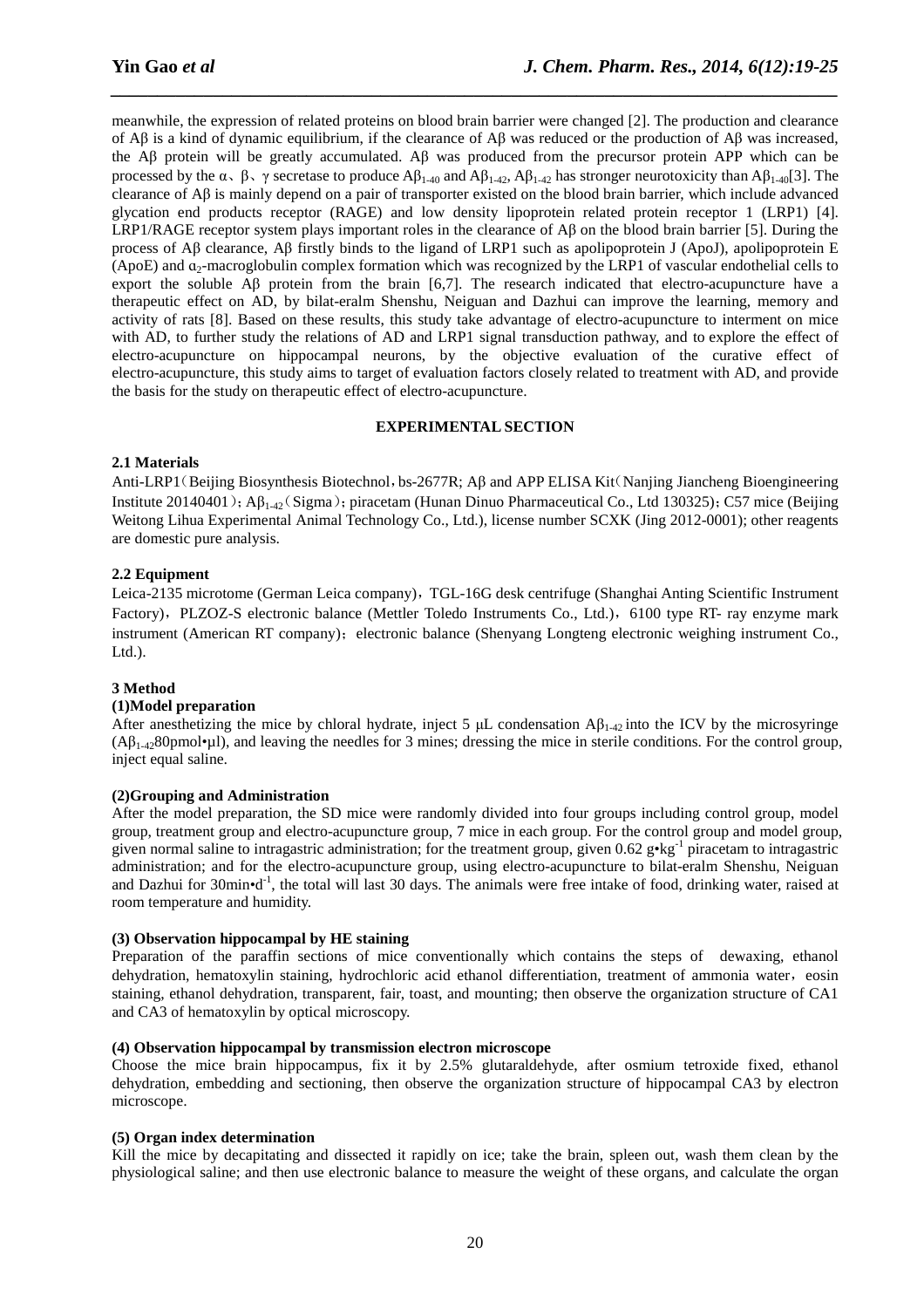index.

Organ index of mice = Organ weight  $(mg)/$  Body weight of mice  $(g)$ 

#### **(6)Detect APP and Aβ by ELISA**

Rapidly take out hematoxylin tissue after killing the mice by decapitating, homogenate it, static it at  $4^{\circ}$ C for 1 hour, centrifuge it at 3000 r•min-1 under 4℃, then split chargin and store it in -20℃. Then, take operation according to the instructions of the ELISA kit to detect the absorbance (A) at 450nm of each pole.

*\_\_\_\_\_\_\_\_\_\_\_\_\_\_\_\_\_\_\_\_\_\_\_\_\_\_\_\_\_\_\_\_\_\_\_\_\_\_\_\_\_\_\_\_\_\_\_\_\_\_\_\_\_\_\_\_\_\_\_\_\_\_\_\_\_\_\_\_\_\_\_\_\_\_\_\_\_\_*

#### **(7)Detect LRP1 by immunohistochemical**

Preparation of the paraffin sections of mice conventionally, and then by the process of microwave dewaxing, repair, H<sub>2</sub>O<sub>2</sub> treatment, serum blocking, add the anti-body, washing, add the anti-body, and then observe the LRP1 protein by DAB coloring and record the number of positive cells in the hippocampus of brown cells, select 6 sections of each group for statistical analysis.

#### **(8) Statistical analysis**

Take advantage of SPSS19.0 software, the data was indicated by  $\bar{x}$  ±s, data analysis among groups was conduct by single factor analysis of variance.

#### **RESULTS**

#### **4.1 Observation CA3 area of hippocampal by HE staining**

It can be seen from figure 1, in the control group, the neuron in  $CA_3$  area of hippocampal was well-distributed, three to four layers, closely packed and it has clear nucleus; in the model group, the neuron was only two to three layers with less cell numbers, the nucleus was pyknosised and disorder arranged; in the treatment group, there are little neuron shriveled, the cells was well-distributed with clear structure; and in the electro-acupuncture group, there are also little neuron shriveled, pyramidal cells were three to four layers with well-arranged.



**(A. Control group**;**B. Model group**;**C. Treatment group**;**D. Electro-acupuncture group) Figure 1 CA3 area of mice hippocampal ( HE staining**,**×400)** 



**(A. Control group**;**B. Model group**;**C. Treatment group**;**D. Electro-acupuncture group) Figure 2 CA1 area of mice hippocampal ( HE staining**,**×400)** 

### **4.2 Observation CA1 area of hippocampal by HE staining**

It can be seen from figure 2, in the control group, the neuron in  $CA<sub>1</sub>$  area of hippocampal was well-distributed, three to four layers, and the nuclei, nucleoli and cytoplasm are clear; in the model group, the neuron was only two to three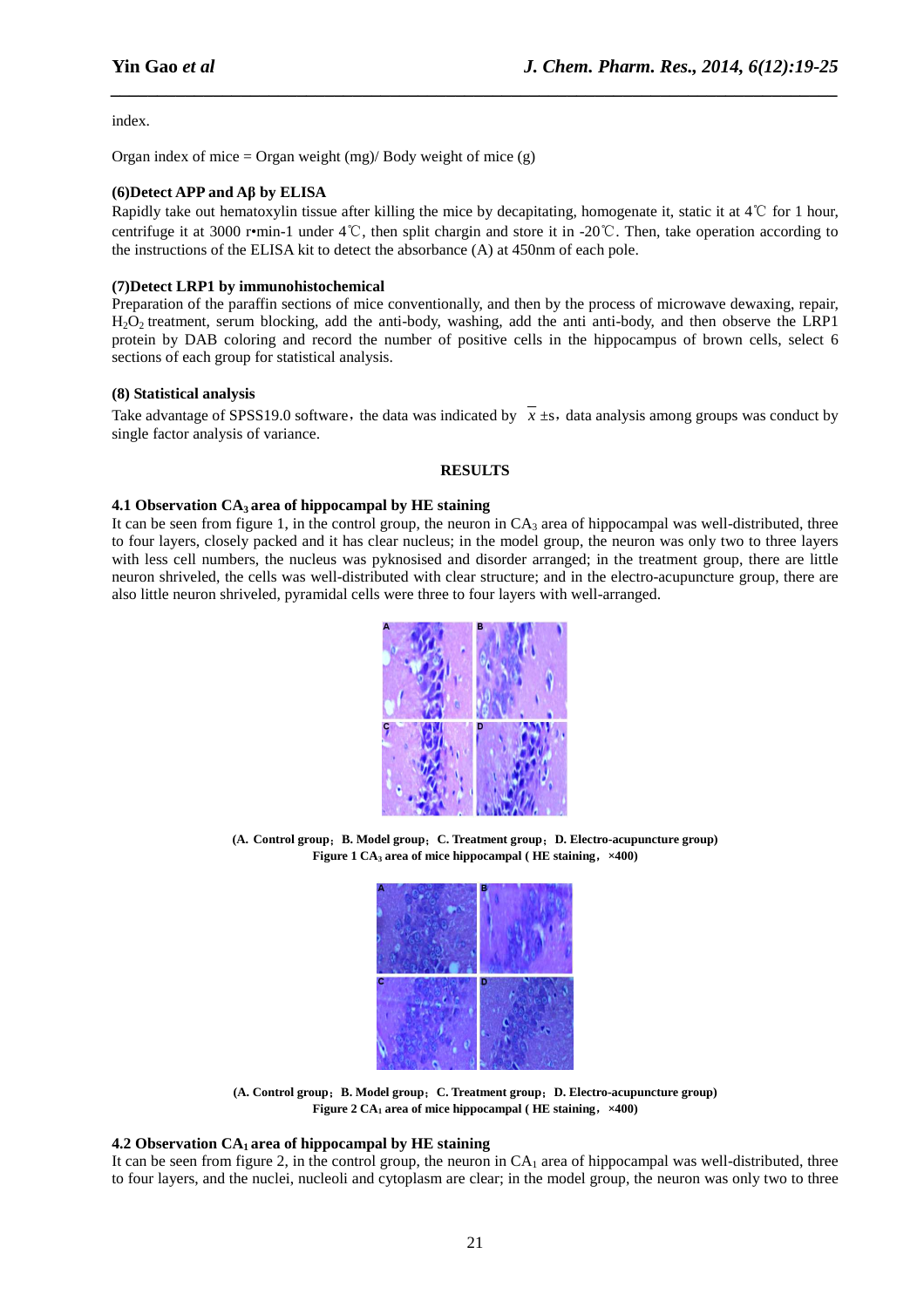layers with disorder arranged, and there are many cytoplasmic vacuoles; in the treatment group, the morphological changes were significantly improved, the neuron cells were three to four layers; and in the electro-acupuncture group, the neuron cells were also three to four layers with regular arranged.

*\_\_\_\_\_\_\_\_\_\_\_\_\_\_\_\_\_\_\_\_\_\_\_\_\_\_\_\_\_\_\_\_\_\_\_\_\_\_\_\_\_\_\_\_\_\_\_\_\_\_\_\_\_\_\_\_\_\_\_\_\_\_\_\_\_\_\_\_\_\_\_\_\_\_\_\_\_\_*

#### **4.3 Observation the neuron of CA3 area of hippocampal by transmission electron microscope**

In the control group, the morphology of neuron was regular, the nuclei was clear, the cytoplasm was abundant; in the model group, he morphology of neuron was irregular and disorder arranged; in the treatment group, the morphology of neuron was regular, the structure was restored; in the electro-acupuncture group, the neuron of hippocampal was small and the morphology was regular. These results can be seen in figure 3.



**(A. Control group**;**B. Model group**;**C. Treatment group**;**D. Electro-acupuncture group) Figure 3 The neuron of CA3 area of hippocampal (TEM**,**×4200)** 

### **4.4 Observation the neuron of CA1 area of hippocampal by transmission electron microscope**

The mitochondria in the control group was abundant and the golgi apparatus was clearly visible; the rough endoplasmic reticulum and golgi complexes less and the vacuoles was increased in the model group; the organelles were increased, and the structure was clear in the treatment group; and in the electro-acupuncture group, the organelles were increased and the rough endoplasmic reticulum was also increased despite some of them are swelling. These results can be seen in figure 3.



**(A. Control group**;**B. Model group**;**C. Treatment group**;**D. Electro-acupuncture group) Figure 4 The neuron of CA1 area of hippocampal (TEM**,**×16500)** 

#### **4.5 The influence of electro-acupuncture on the organ indexes of brain and spleen**

The results indicated that compared with the control group, the organ indexes of the brain and spleen in the model group are significantly decreased  $(P<0.05)$ ; compared with model group, the organ indexes of the brain and spleen in the treatment group and electro-acupuncture group are significantly increased  $(P<0.05)$ . These results can be seen in table 1.

**Table 1. The influence of electro-acupuncture on the organ indexes of brain and spleen**  $(\overline{x} \pm s, n=7)$ 

| Group                     | Dosage $(g \cdot kg^{-1})$ | Spleen index $(mg\bullet g-1)$ | Brain indes $(mgeq^{-1})$    |
|---------------------------|----------------------------|--------------------------------|------------------------------|
| Control group             | ۰                          | $2.99 \pm 0.46$                | $8.02 \pm 0.34$              |
| Model group               | ۰                          | $2.40\pm0.45^{1}$              | $7.47 \pm 0.26$ <sup>1</sup> |
| Treatment group           | 0.62                       | $2.73 \pm 0.26^{2}$            | $7.88 \pm 0.28^{2}$          |
| Electro-acupuncture group | 1.17                       | $2.72 \pm 0.26^{2}$            | $7.86 \pm 0.28^{2}$          |

*Notice*:*Compared with the control group <sup>1</sup>*) *P*<*0.05*;*compared with model group<sup>2</sup>*) *P*<*0.05*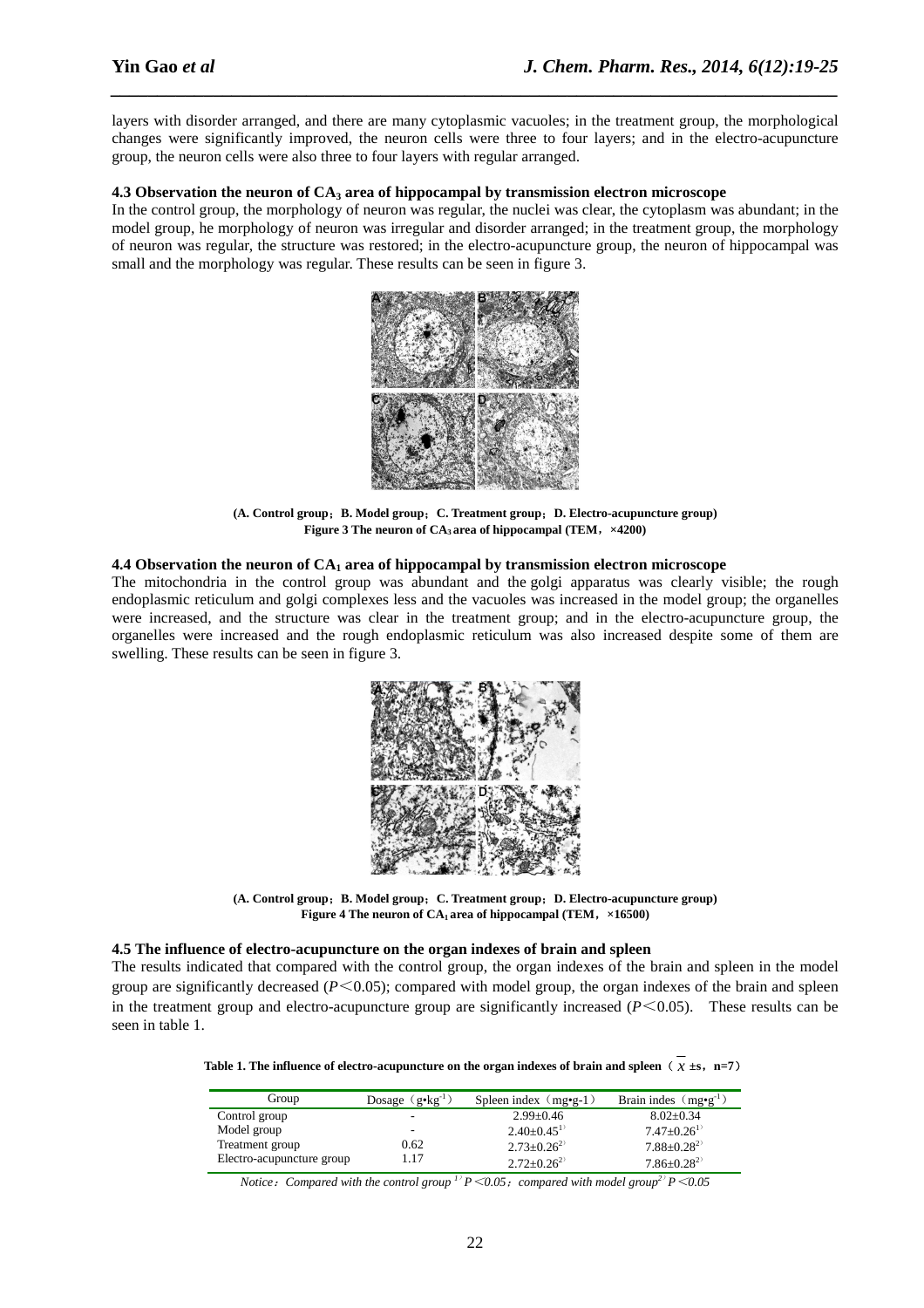#### **4.6 The influence of electro-acupuncture on the expression of hippocampal APP and Aβ proteins**

The results indicated that compared with the control group, the expression levels of APP and Aβ were significantly increased (*P*<0.05); compared with model group, the expression levels of APP and Aβ were ignificantly decreased in the treatment group and electro-acupuncture group  $(P \le 0.05)$ . These results can be seen in table 2.

*\_\_\_\_\_\_\_\_\_\_\_\_\_\_\_\_\_\_\_\_\_\_\_\_\_\_\_\_\_\_\_\_\_\_\_\_\_\_\_\_\_\_\_\_\_\_\_\_\_\_\_\_\_\_\_\_\_\_\_\_\_\_\_\_\_\_\_\_\_\_\_\_\_\_\_\_\_\_*

|  |  | Table 2. The influence of electro-acupuncture on the expression of hippocampal APP and A $\beta$ proteins |
|--|--|-----------------------------------------------------------------------------------------------------------|
|  |  |                                                                                                           |
|  |  |                                                                                                           |

| x. | $\pm$ s. | n=7) |
|----|----------|------|

| Group                     | Dosage $(g \cdot kg^{-1})$ | Hippocampal APP $(ng\bullet L^{-1})$ | Hippocampal A $\beta$ (ng•L <sup>-1</sup> ) |
|---------------------------|----------------------------|--------------------------------------|---------------------------------------------|
| Control group             |                            | $436.21 \pm 117.81$                  | $307.30 \pm 67.54$                          |
| Model group               |                            | $630.12 \pm 136.26$ <sup>1</sup>     | $385.75 \pm 55.26$ <sup>1</sup>             |
| Treatment group           | 0.62                       | $488.55 \pm 107.26^{2}$              | $306.62 + 51.71^{2}$                        |
| Electro-acupuncture group | 1.17                       | $482.79 \pm 83.51^{2}$               | $311.03 \pm 53.50^{2}$                      |

*Notice*:*Compared with the control group <sup>1</sup>*) *P*<*0.05*;*compared with model group<sup>2</sup>*) *P*<*0.05* 

### **4.7 The influence of electro-acupuncture on the expression of hippocampal LRP1 protein**

The staining of hippocampal LRP1 protein in the control group was  $+\sim$ ++, and there are many brown granules; the staining of hippocampal LRP1 protein in the model group was  $-\rightarrow$ , its expression level was obviously reduced, and the brown granules was very little; the staining of hippocampal LRP1 protein in the treatment group and electro-acupuncture group were  $+\sim ++$ , and there are also many brown granules. These results can be seen in figure 5.



**(A. Control group**;**B. Model group**;**C. Treatment group**;**D. Electro-acupuncture group) Figure 5. The influence of electro-acupuncture on the expression of hippocampal LRP1 protein (immunohistochemical ×400)** 

The statistical results showed that compared with the control group, the positive neurons cell number in the hippocampal was obviously reduced in the model group; compared with model group, positive neurons cell number in the hippocampal of treatment group and electro-acupuncture group were significantly increased  $(P<0.05)$ . These results can be seen in table 3.

| Table 3. The influence of electro-acupuncture on the expression of hippocampal LRP1 protein $(x \pm s, n=7)$ |  |  |
|--------------------------------------------------------------------------------------------------------------|--|--|
|--------------------------------------------------------------------------------------------------------------|--|--|

| Group                     | Dosage $(g \cdot kg^{-1})$ | No. of positive cells        |
|---------------------------|----------------------------|------------------------------|
| Control group             | $\overline{\phantom{a}}$   | $15.71 \pm 2.56$             |
| Model group               | -                          | $10.43 + 2.64$ <sup>1)</sup> |
| Treatment group           | 0.62                       | $14.14 + 2.19^{2}$           |
| Electro-acupuncture Group | 117                        | $14.57 + 2.23^{2}$           |

*Notice*:*Compared with the control group <sup>1</sup>*) *P*<*0.05*;*compared with model group<sup>2</sup>*) *P*<*0.05* 

#### **DISCUSSION**

Electro-acupuncture has obvious effect on the improvement of AD animal model [9]. The research about electro-acupuncture with C57 background mice established experiment research of AD model which is still belongs to the blank so far. And at present, the research about the new AD theory- neurovascular hypothesis about the neurovascular unit closely related factor LRP1 is very little. Thus, this study developed the research about the effect of electro-acupuncture on the morphology and LRP1 protein expression in the model mice with AD.

This study was about the preventive and therapeutic effect of bilat-eralm Shenshu, Neiguan and Dazhui electro-acupuncture on the AD model mice. Observed by the optical microscopy, it has revealed that in the model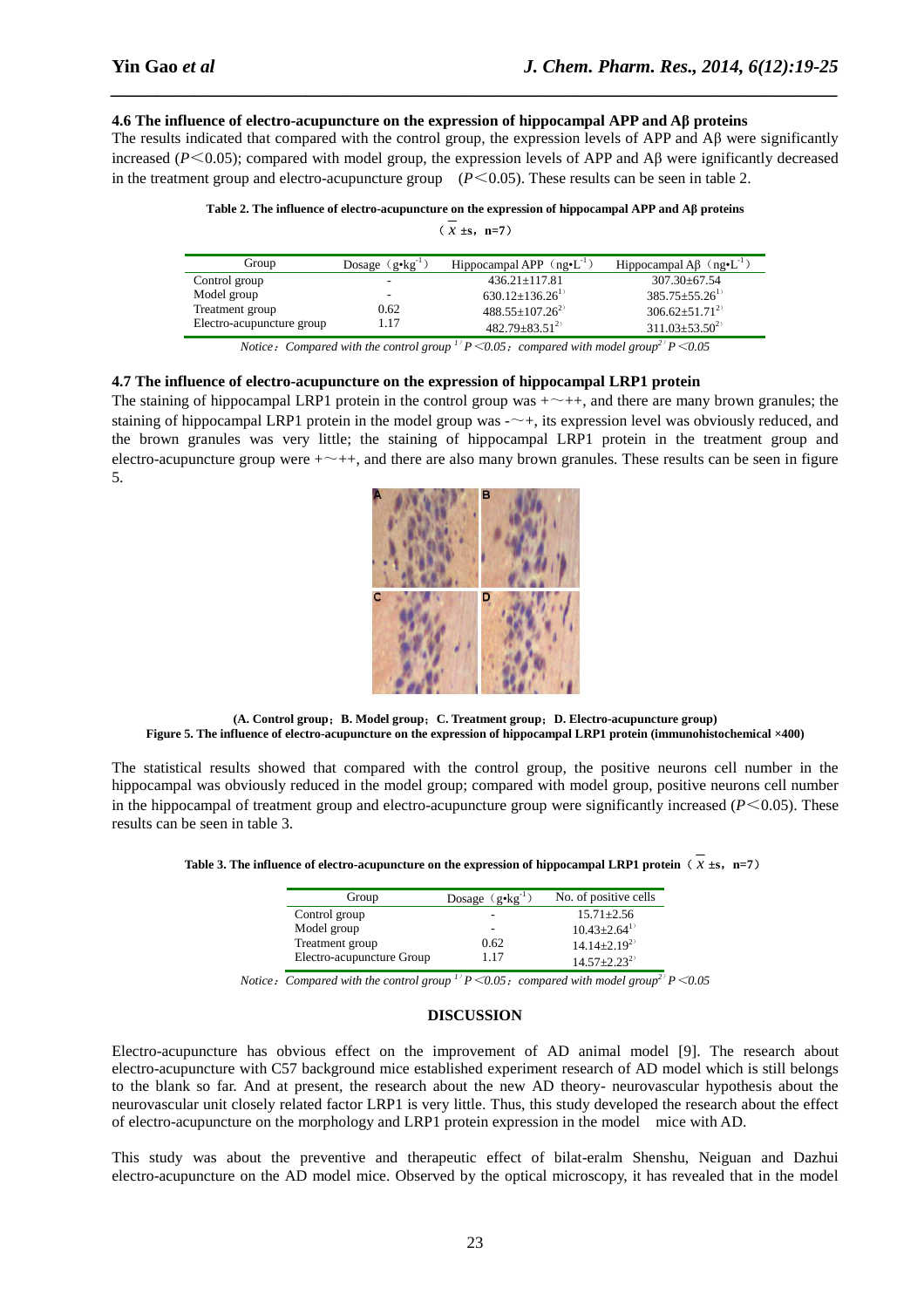group, the neuron in  $CA_3$  and  $CA_1$  areas of hippocampal were two to three layers, the arrangement were disordered, and there are many cytoplasmic vacuoles which indicated that the model was successfully established and the model was stable. After electro-acupuncture treatment, the neurons of hippocampal were three to four layers and regular shaped; the nuclei, nucleoli and cytoplasm are clearly to be seen which indicated that there is obvious effect of electro-acupuncture treatment.

*\_\_\_\_\_\_\_\_\_\_\_\_\_\_\_\_\_\_\_\_\_\_\_\_\_\_\_\_\_\_\_\_\_\_\_\_\_\_\_\_\_\_\_\_\_\_\_\_\_\_\_\_\_\_\_\_\_\_\_\_\_\_\_\_\_\_\_\_\_\_\_\_\_\_\_\_\_\_*

It has been reported that the  $CA_3$  area of hippocampal is closely related to learning and memory [10], which remind us to detect the ultra-structure of hippocampal  $CA_3$  area. The result showed that in the model group, the neurons were irregular shaped, disorder arranged; and the endoplasmic reticulum and golgi complexes were reduced which indicated that the hippocampal area of model group mice was severely damaged; after electro-acupuncture treatment, the shape of neurons became regular, the structure were also restored, the organelles were increased, and the endoplasmic reticulum was also increased which indicated that electro-acupuncture treatment recovered the structure of hippocampal CA3 area to different extents. Further morphological observation suggested that electro-acupuncture treatment have preventive and therapeutic effect on AD mouse and practical value which provide a theoretical basis for the clinical treatment.

Organ indexes were detected in all group mice, the results showed that compared with the control group, the organ indexes of the brain and spleen in the model group are significantly decreased ( $P \le 0.05$ ) which indicated that the in the model group mice the of spleen and brain are quality declined and hypokinetic; compared with model group, the organ indexes of the brain and spleen in the treatment group and electro-acupuncture group are significantly increased  $(P<0.05)$  indicating that electro-acupuncture treatment can increase the organ indexes, partially restore the function of the brain and spleen which also has a certain effect on the recovery of AD mice anti-inflammatory and brain function.

This study also measured the content of APP and its product Aβ by enzyme-linked immunosorbent assay which is that by the color reaction of the substrate to determine whether the corresponding immune reaction happened, and the depth of the color was proportional to the proportional. The results showed that compared with the control group, the expression levels of APP and A $\beta$  were significantly increased (P<0.05) indicating that the key link of AD pathogenesis components -APP and A β are higher in the model mice brain tissue, the model is stable, and the subsequent experiments can be conducted; and compared with model group, the expression levels of APP and Aβ were ignificantly decreased in the treatment group and electro-acupuncture group (*P*<0.05), which also indicated that electro-acupuncture treatment has an improvement effect on AD.

According the neurovascular hypothesis, we detected the content of one of the Aβ transporters on the blood brain barrier-LRP1 protein. the results showed that hippocampal LRP1 protein in the model group mice was -~+, the positive neurons cell number in the hippocampal was obviously reduced (*P*<0.05), s expression level was obviously reduced, and the brown granules was very little; hippocampal LRP1 protein in the electro-acupuncture group were  $+\sim$ ++, there are many brown granules, and positive neurons cell number in the hippocampal was obviously increased (*P*<0.05) which suggested that electro-acupuncture treatment has obvious therapeutic effect, meanwhile, it can also conclude that LRP1 is one of the important target of molecular mechanism in electro-acupuncture treatment of AD.

In summary, electro-acupuncture treatment of bilat-eralm Shenshu, Neiguan and Dazhui can obviously improve the brain function and significantly reduce the degree of aging mice brain. It also has a obvious improvement effects on brain morphology, meanwhile it can up-regulate the expression level of LRP1 protein obviously. These results suggested that the preventive and therapeutic effect of electro-acupuncture treatment of bilat-eralm Shenshu, Neiguan and Dazhui is realized by up-regulate the protein level of LRP1. However, the detailed mechanism needs further experimental study to uncover.

### **Acknowledgements**

.

The work was supported by Key project of Ministry of education, science and Technology (210068), the National Natural Science Foundation of China (8137377781173599), project of Education Department of Heilongjiang province (11521323).

#### **REFERENCES**

[1]Blennow K, De Leon M J, Zetterberg H. *Lancet*, 2006, 368(9533): 387-403. [2]Zlokovic BV. *Trends Neurosci*,**2008**, 28(4): 202-208. [3]Hardy J, Selkoe DJ. *Science*, **2002**, 297:353-356.